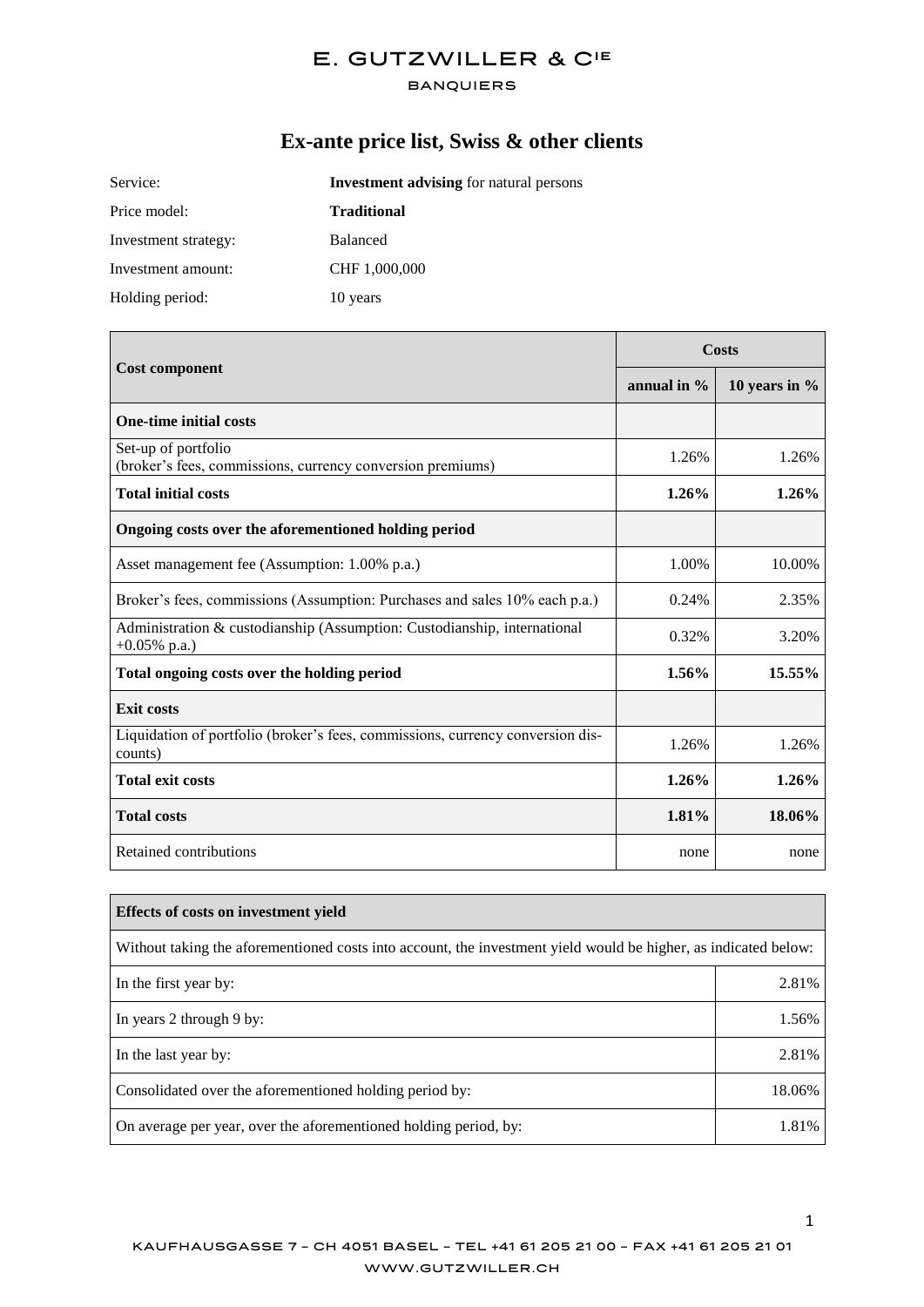| <b>Investment advising for natural persons</b>       |  |
|------------------------------------------------------|--|
| <b>Stocks in Switzerland, collective custody</b>     |  |
| Large enterprise/SIX Swiss Exchange                  |  |
| Purchase/sale by phone, email, letter via management |  |
| CHF 20,000                                           |  |
| 5 years                                              |  |
|                                                      |  |

|                                                                | <b>Costs</b>   |              |
|----------------------------------------------------------------|----------------|--------------|
| <b>Cost component</b>                                          | annual in $\%$ | 5 years in % |
| <b>One-time initial costs</b>                                  |                |              |
| Purchase of the position (broker's fee)                        | 1.10%          | 1.10%        |
| <b>Total initial costs</b>                                     | 1.10%          | 1.10%        |
| Ongoing costs over the aforementioned holding period           |                |              |
| Administration & custodianship (included in table of services) | 0.00%          | 0.00%        |
| Total ongoing costs over the holding period                    | $0.00\%$       | $0.00\%$     |
| <b>Exit costs</b>                                              |                |              |
| Sale of the position (broker's fee)                            | 1.10%          | 1.10%        |
| <b>Total exit costs</b>                                        | 1.10%          | 1.10%        |
| <b>Total costs</b>                                             | $0.44\%$       | 2.20%        |
| Retained contributions                                         | none           | none         |

| Effects of costs on investment yield                                                                            |       |  |
|-----------------------------------------------------------------------------------------------------------------|-------|--|
| Without taking the aforementioned costs into account, the investment yield would be higher, as indicated below: |       |  |
| In the first year by:                                                                                           | 1.10% |  |
| In years 2 through 4 by:                                                                                        | 0.00% |  |
| In the last year by:                                                                                            | 1.10% |  |
| Consolidated over the aforementioned holding period by:                                                         | 2.20% |  |
| On average per year, over the aforementioned holding period, by:                                                | 0.44% |  |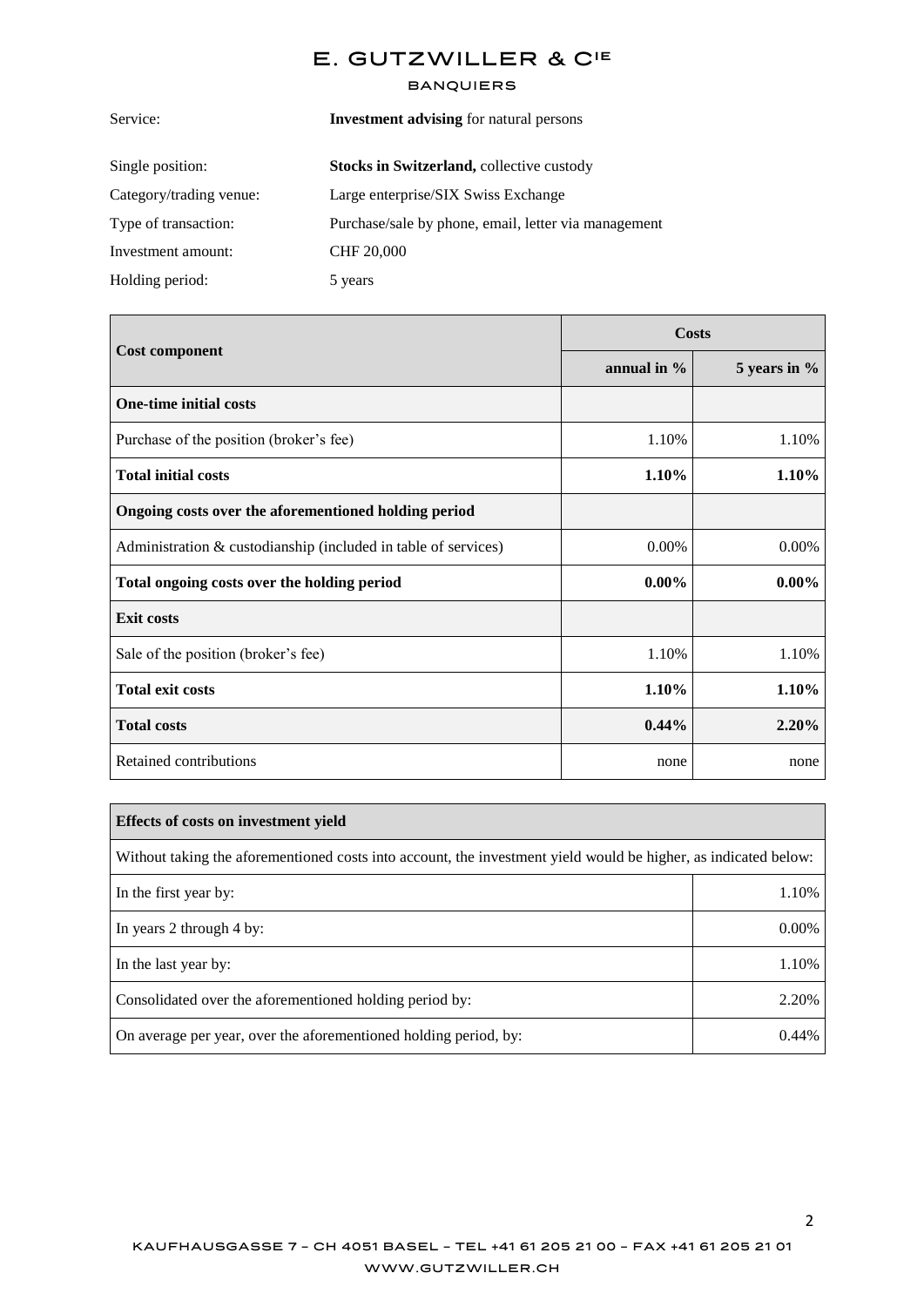| <b>Investment advising for natural persons</b>       |  |
|------------------------------------------------------|--|
|                                                      |  |
|                                                      |  |
| Purchase/sale by phone, email, letter via management |  |
|                                                      |  |
|                                                      |  |
|                                                      |  |

| <b>Cost component</b>                                          | <b>Costs</b> |              |
|----------------------------------------------------------------|--------------|--------------|
|                                                                | annual in %  | 5 years in % |
| <b>One-time initial costs</b>                                  |              |              |
| Purchase of the position (broker's fee)                        | 1.40%        | 1.40%        |
| <b>Total initial costs</b>                                     | 1.40%        | 1.40%        |
| Ongoing costs over the aforementioned holding period           |              |              |
| Administration & custodianship (included in table of services) | 0.00%        | 0.00%        |
| Total ongoing costs over the holding period                    | $0.00\%$     | $0.00\%$     |
| <b>Exit costs</b>                                              |              |              |
| Sale of the position (broker's fee)                            | 1.40%        | 1.40%        |
| <b>Total exit costs</b>                                        | 1.40%        | 1.40%        |
| <b>Total costs</b>                                             | $0.56\%$     | 2.80%        |
| Retained contributions                                         | none         | none         |

| <b>Effects of costs on investment yield</b>                                                                     |       |  |
|-----------------------------------------------------------------------------------------------------------------|-------|--|
| Without taking the aforementioned costs into account, the investment yield would be higher, as indicated below: |       |  |
| In the first year by:                                                                                           | 1.40% |  |
| In years 2 through 4 by:                                                                                        | 0.00% |  |
| In the last year by:                                                                                            | 1.40% |  |
| Consolidated over the aforementioned holding period by:                                                         | 2.80% |  |
| On average per year, over the aforementioned holding period, by:                                                | 0.56% |  |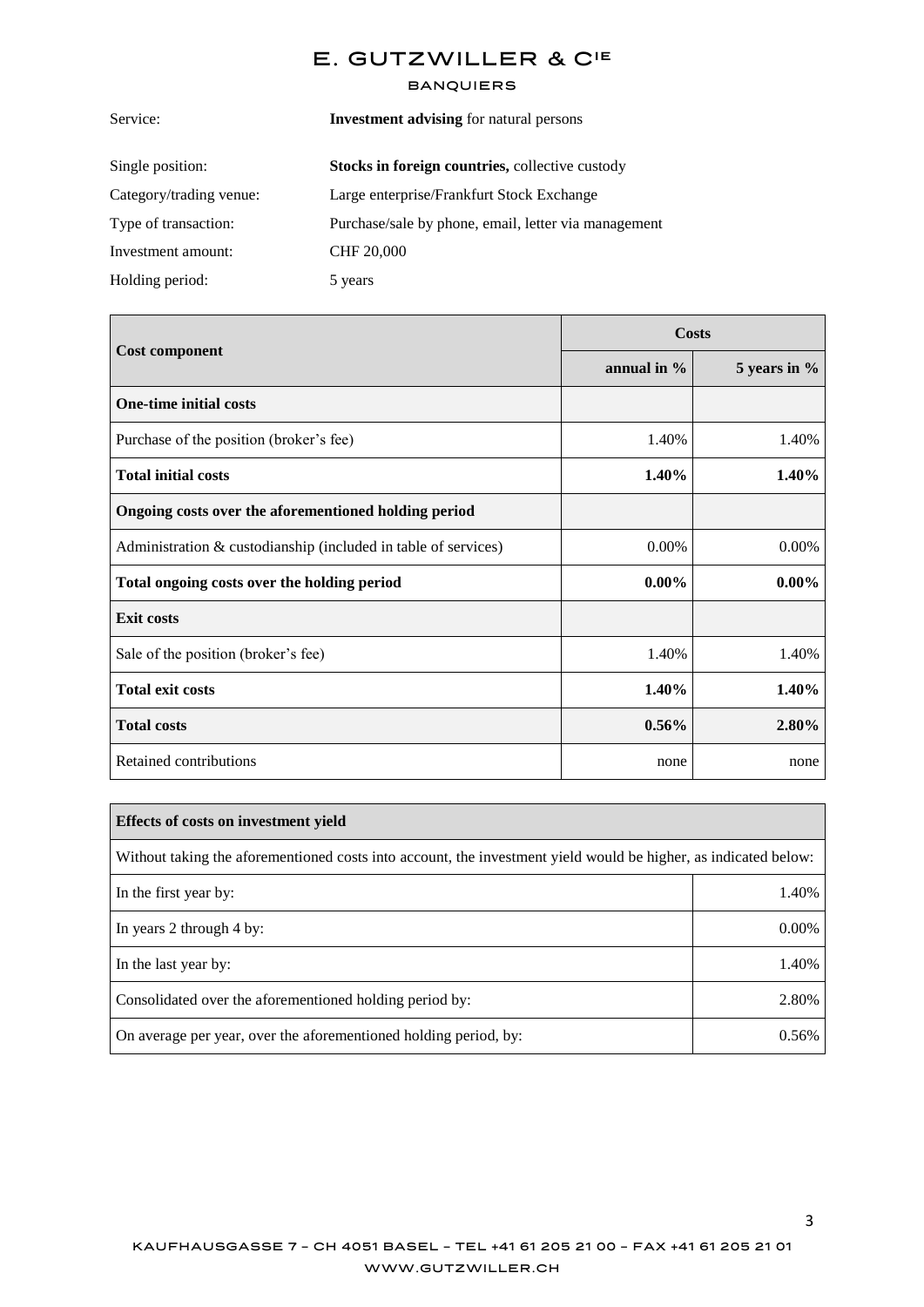| <b>Investment advising for natural persons</b>       |  |
|------------------------------------------------------|--|
| <b>Bonds in Swiss francs, collective custody</b>     |  |
| Large enterprise/SIX Swiss Exchange                  |  |
| Purchase/sale by phone, email, letter via management |  |
| <b>CHF 20,000</b>                                    |  |
| 5 years                                              |  |
|                                                      |  |

|                                                                | <b>Costs</b> |              |
|----------------------------------------------------------------|--------------|--------------|
| <b>Cost component</b>                                          | annual in %  | 5 years in % |
| <b>One-time initial costs</b>                                  |              |              |
| Purchase of the position (broker's fee)                        | 0.95%        | 0.95%        |
| <b>Total initial costs</b>                                     | $0.95\%$     | 0.95%        |
| Ongoing costs over the aforementioned holding period           |              |              |
| Administration & custodianship (included in table of services) | 0.00%        | 0.00%        |
| Total ongoing costs over the holding period                    | $0.00\%$     | $0.00\%$     |
| <b>Exit costs</b>                                              |              |              |
| Reimbursement (commission)                                     | 0.25%        | 0.25%        |
| <b>Total exit costs</b>                                        | 0.25%        | 0.25%        |
| <b>Total costs</b>                                             | $0.24\%$     | 1.20%        |
| Retained contributions                                         | none         | none         |

| <b>Effects of costs on investment yield</b>                                                                     |       |  |
|-----------------------------------------------------------------------------------------------------------------|-------|--|
| Without taking the aforementioned costs into account, the investment yield would be higher, as indicated below: |       |  |
| In the first year by:                                                                                           | 0.95% |  |
| In years 2 through 4 by:                                                                                        | 0.00% |  |
| In the last year by:                                                                                            | 0.25% |  |
| Consolidated over the aforementioned holding period by:                                                         | 1.20% |  |
| On average per year, over the aforementioned holding period, by:                                                | 0.24% |  |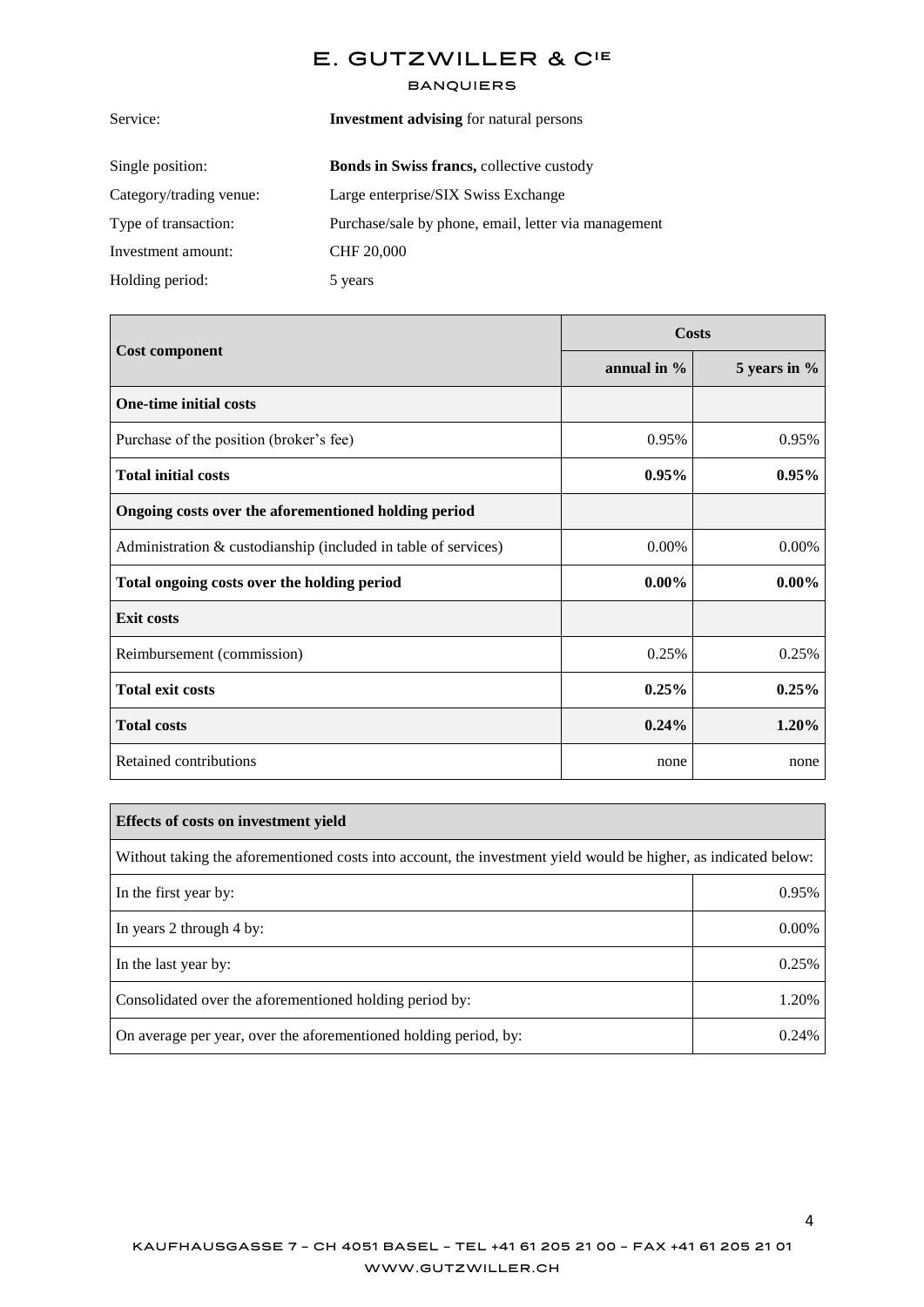| <b>Investment advising for natural persons</b>       |
|------------------------------------------------------|
| <b>Bonds in euros, collective custody</b>            |
| Large enterprise/Frankfurt Stock Exchange            |
| Purchase/sale by phone, email, letter via management |
| CHF 20,000                                           |
| 5 years                                              |
|                                                      |

|                                                                |                | Costs        |
|----------------------------------------------------------------|----------------|--------------|
| <b>Cost component</b>                                          | annual in $\%$ | 5 years in % |
| <b>One-time initial costs</b>                                  |                |              |
| Purchase of the position (broker's fee)                        | 1.25%          | 1.25%        |
| <b>Total initial costs</b>                                     | 1.25%          | 1.25%        |
| Ongoing costs over the aforementioned holding period           |                |              |
| Administration & custodianship (included in table of services) | 0.00%          | 0.00%        |
| Total ongoing costs over the holding period                    | $0.00\%$       | $0.00\%$     |
| <b>Exit costs</b>                                              |                |              |
| Reimbursement (commission)                                     | 0.25%          | 0.25%        |
| <b>Total exit costs</b>                                        | 0.25%          | 0.25%        |
| <b>Total costs</b>                                             | $0.30\%$       | 1.50%        |
| Retained contributions                                         | none           | none         |

| Effects of costs on investment yield                                                                            |       |  |  |
|-----------------------------------------------------------------------------------------------------------------|-------|--|--|
| Without taking the aforementioned costs into account, the investment yield would be higher, as indicated below: |       |  |  |
| In the first year by:                                                                                           | 1.25% |  |  |
| In years 2 through 4 by:                                                                                        | 0.00% |  |  |
| In the last year by:                                                                                            | 0.25% |  |  |
| Consolidated over the aforementioned holding period by:                                                         | 1.50% |  |  |
| On average per year, over the aforementioned holding period, by:                                                | 0.30% |  |  |